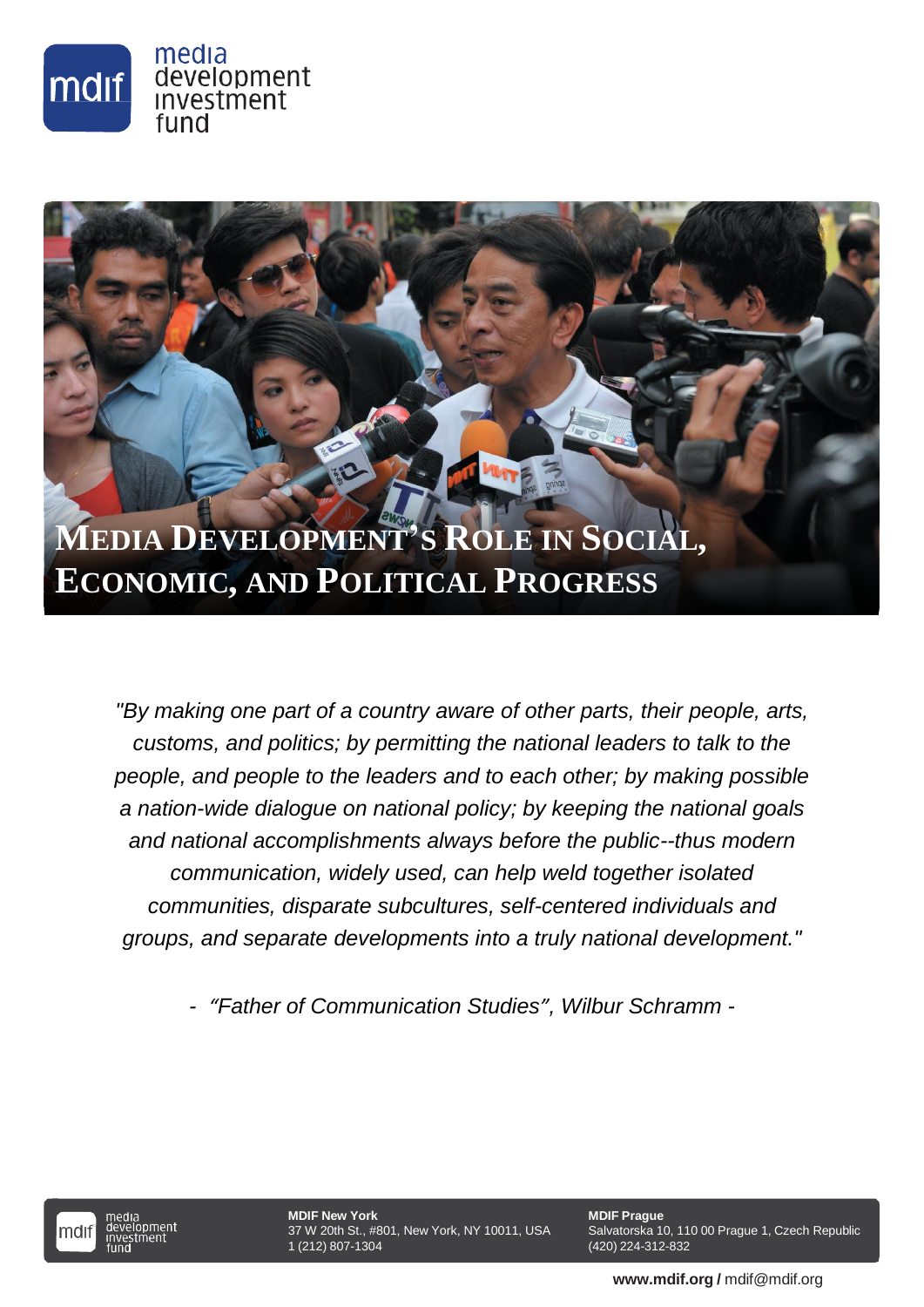

## **Introduction**

In 1948 the United Nations Conference on Freedom of Information declared access to information an essential freedom—one that underpins all others. In this sense access to information can be understood as an end in itself. Yet a 1962 UNESCO survey found that over 70% of the world lacked access to adequate information. In response the UN called for all countries to include a media development strategy within their economic development plans. In addition to securing this fundamental right, they said, "information media have an important role to play in education, social, and economic progress."<sup>1</sup>

More recently, the UN recognized the important role of independent media in bringing about good governance — something increasingly demanded by citizens across the globe. People want "their voices to be heard and they want institutions that are transparent, responsive, capable and accountable."<sup>2</sup>

In defining the central importance that information plays in sustainable development, a 2007 Panos report highlighted how information empowers people to determine their own development path. "At its heart, development  $-$  if it is to be sustainable  $-$  must be a process that allows people to be their own agents of change: to act individually and collectively, using their own ingenuity and accessing ideas, practices and knowledge in the search for ways to fulfill their potential."<sup>3</sup> A plural, independent media plays an essential role in delivering the information people need to participate in the debates and decisions that shape their lives.

Despite a general agreement on the importance of media development in broader social, economic and political progress, the international community—governments, development agencies, donors—largely views the development of an independent media sector as a secondary objective instead of a matter of critical importance. Consequently international donors allocate less than 1% of international aid budgets to media development.<sup>4</sup>

The purpose of this literature review is to present evidence suggesting that a quality, independent media has a positive impact on society and should be viewed as a critical development outcome in itself. The review is divided into three sections addressing three areas where media can have a positive effect on societies:

**Governance Impact**: Corruption has a negative impact on society, particularly in furthering poverty and income inequality.<sup>5</sup> Numerous studies show a robust link between a free, strong, and independent press and reduced corruption. A free press exposes private and public sector corruption. It monitors government officials and increases voters' knowledge, allowing voters to hold corrupt politicians accountable during elections, causing politicians to reduce corruption.

**Economic Impact**: Economic actors need accurate and timely information to allocate resources efficiently. Investors and other groups increasing value and demand a governance-monitoring role from the media.<sup>6</sup> A free and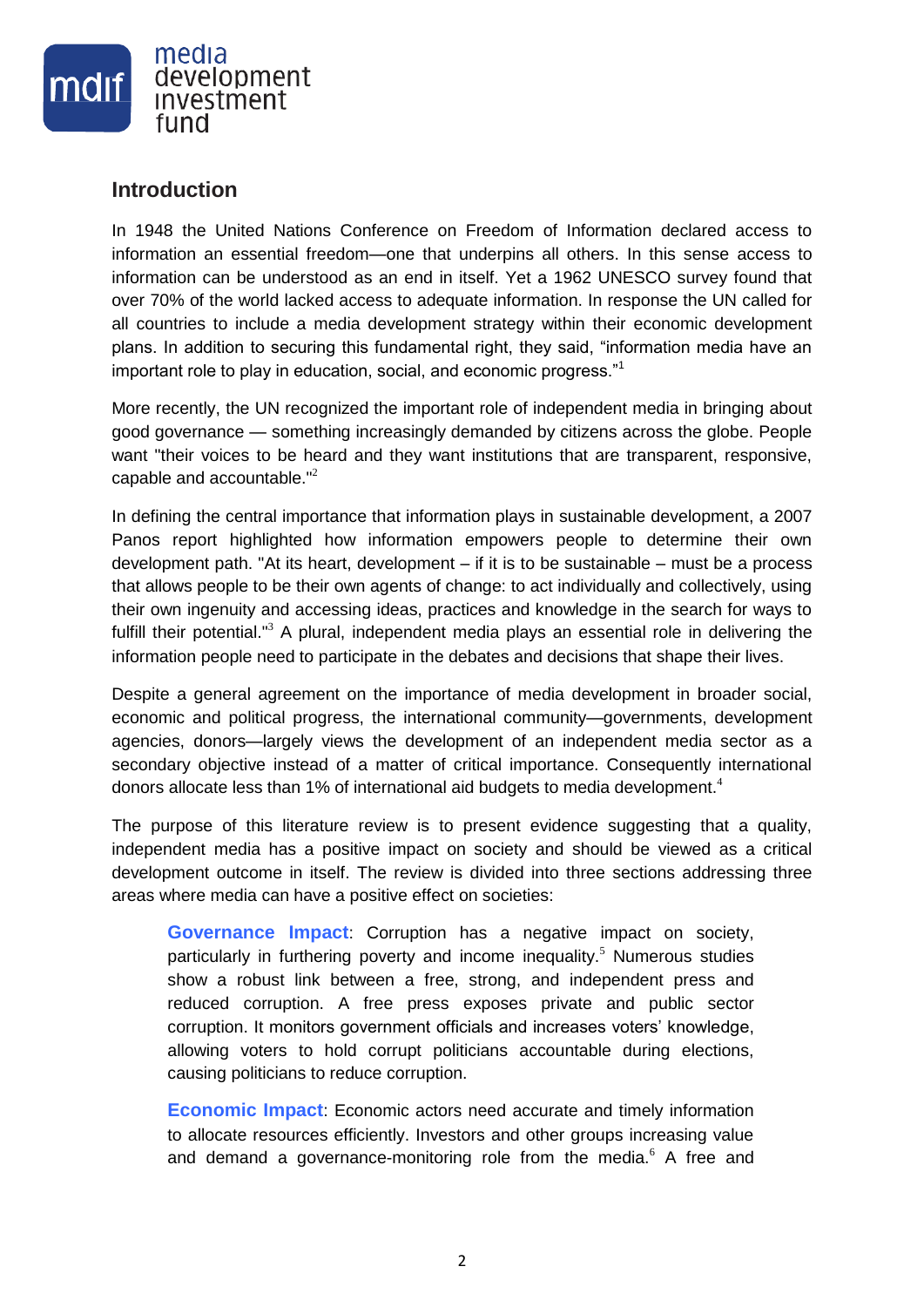

independent press can provide information and monitoring to the economic policy development process leading to more effective economic policies. It can also reduce political risk and increase good governance—conditions that are important for robust economic development.

**Social Impact**: In order for development to be just and sustainable, citizens must productively participate in the decisions that shape their lives. Participation requires an informed citizenry. A free and independent media supply timely and relevant information to citizens allowing them to change their own behavior and to demand higher social standards for society.

## **I. Media improves governance by monitoring the actions of those in power and alerting the public to corruption or abuse of trust.**

#### **A strong, free, and independent media sector leads to lower corruption levels**

Corruption acts as a tax on productive activities in an economy, leading to the flow of resources to unproductive ones. An independent media that monitors those in power and delivers accurate information to citizens has been shown to be an effective check on corruption across multiple studies.<sup>7</sup>

A 2006 cross-country study of 51 countries over the period 1995 to 2004 found that even slight reductions in restrictions on journalists (e.g. reducing violence against journalists) have a positive impact on corruption. The study found that improving the economic viability and competitiveness of the media sector, leading to a one standard deviation increase in press freedom, "would be associated with a decline of corruption between 0.6 to 1.7 for economic influences and 0.7 to 1.4 for political influences."<sup>8</sup>

A 2004 study of 97 countries and covering the time period from 1995 to 2002 found press freedom to have a significant impact on corruption. The study found that reducing free press restrictions by 1% leads to a 5.1% improvement in the Corruption Perception Index (CPI). "The presence of free press brings public corruption cases to the voters while voters in a democracy in turn punish corrupt politicians by ousting them from public offices. Hence elected politicians react to the voters by reducing corruption."<sup>9</sup>

A widely cited 2003 paper in the Journal of Public Economics provides further evidence that a free press is a powerful control on corruption. Analyzing a cross-section of 125 countries from 1994 to 1998 the authors found a strong relationship between press freedom and less corruption, and one that suggests the direction of causation runs from higher press freedom to lower corruption. The evidence suggests that a one standard deviation improvement in press freedom could reduce corruption by between  $.4$  and  $.9$  points on the 0 to 6 scale.<sup>10</sup>

Media can also indirectly reduce corruption. A 2000 study found that in countries with weak civic monitoring capabilities (including a strong, independent media) high levels of education might not have the expectedly positive impact on corruption (i.e. better educated bureaucrats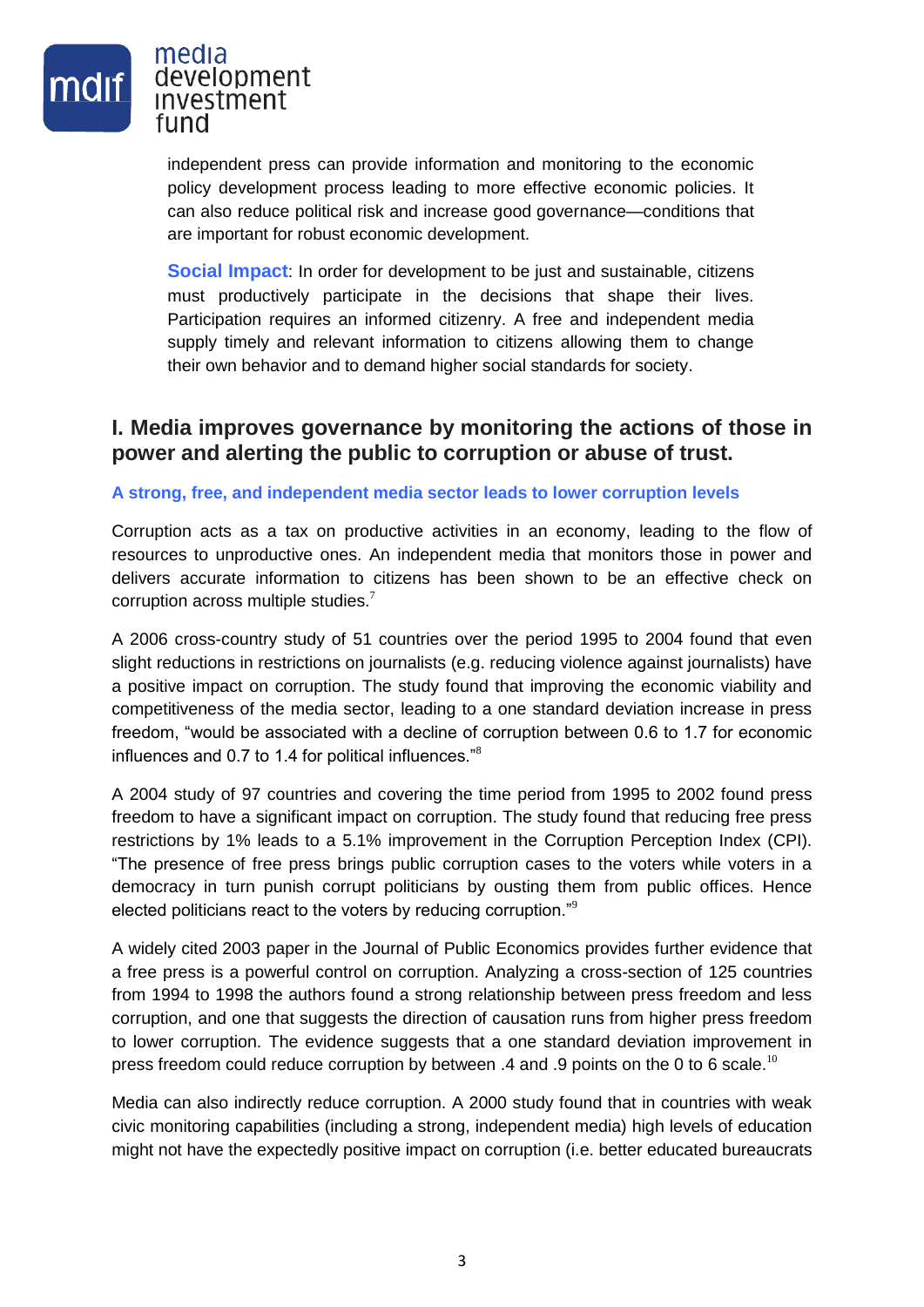

should provide better public services). Without being monitored, politicians may use their education to become more efficiently corrupt. The study "examine(s) the impact of higher education on corruption…, while controlling progressively for other variables that have been identified to influence corruption (e.g. press freedom)." The results support the study's hypothesis that "in countries with low levels of civic monitoring of those in power, education may actually increase corruption."<sup>11</sup>

#### **Access to information helps citizens hold their governments accountable**

By providing easy access to information to users of public services, the media empowers citizens to demand quality and accountability from their governments. A 2004 study by the World Bank examined a Ugandan newspaper's campaign to inform teachers about education grant funds and the impact the campaign had on improving the education system by reducing regulatory capture.<sup>12</sup> The hypothesis was that more informed teachers would hold officials accountable for the proper use of the funds. The study used distance to the nearest newspaper outlet as an instrument for wider exposure to the campaign (via parents, for example) and found a strong relationship between proximity to a newspaper outlet and lower capture. $^{13}$ 

A 2004 paper by David Stromberg found that better-informed citizens are more likely to vote, which in turn encourages politicians to be responsive. The results of his research on how radio penetration impacted relief program fund allocations indicated that governors allocated more relief funds to areas where a larger share of the population had radios. The effects were both statistically significant and economically important. "The estimates of this study imply that for every percentage point increase in the share of households with radios in a certain county, the governor would increase per capita relief spending by 0.6 percent."<sup>14</sup>

While there is still debate, recent research has emphasized the leading role independent media plays in the process of improving democratic governance. Evaluating decades of data on press freedom and political development, Karin Deutsch Karlekar and Lee Becker found that a healthy press sector is highly correlated with broader political freedoms. Taking a closer look at countries that experienced sharp increases or decreases in political freedom, the researchers found that press freedom is often a lead indicator for the direction a country's political system is headed.<sup>15</sup>

#### **A plural media improves government responsiveness by giving a voice to the vulnerable**

There is a robust link between media development and government responsiveness, especially to the poor, who have numerical strength in a democracy but are often ignored by politicians. A media sector that reaches and gives voice to the vulnerable can create informed citizens that can better monitor the actions of incumbent politicians and use this information in their voting decisions.

A 2002 study by Timothy Besley and Robin Burgess examined data in India from 1958 to 1992 and showed "that state governments [were] more responsive to falls in food production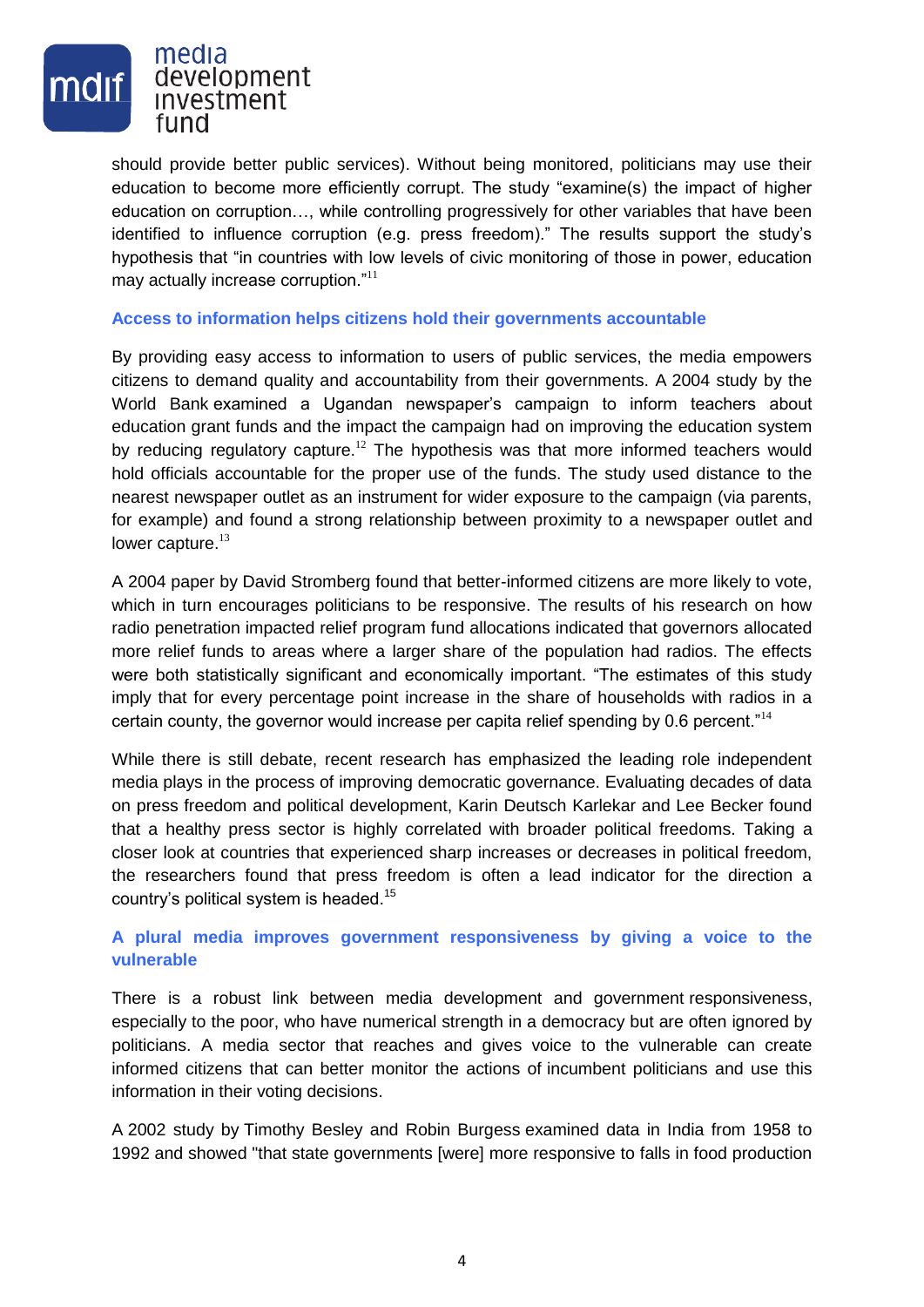

and crop flood damage via public food distribution and calamity relief expenditure where newspaper circulation is higher and electoral accountability greater. In the study, a 10 percent drop in food production was associated with a 1 percent increase in public food distribution in states that are at the median in terms of newspaper circulation per capita. For states that are in the 75th percentile in terms of newspaper circulation per capita, the study found that a 10 percent drop in food production was associated with a 2.28 percent increase in public food distribution."<sup>16</sup>

Perhaps the most famous articulation of this relationship came from Amartya Sen in his 1981 Coromandel lecture published in 1984: "India has not had a famine since independence, and given the nature of Indian politics and society, it is not likely that India can have a famine even in years of great food problems. The government cannot afford to fail to take prompt action when large-scale starvation threatens. Newspapers play an important part in this, in making the facts known and forcing the challenge to be faced."<sup>17</sup>

# **II. Media improves the efficiency of the economy by providing actors more and better information with which to make decisions and improving stability.**

#### **Media enhances political coordination in the development of sound economic policy**

A 2002 paper by Christopher Coyne and Peter Leeson provides clarity on the role of the media in economic development by analyzing the role of media as a coordination-enhancing mechanism in policy development. The report looks at a number of historic case studies, including successful economic development examples such as Poland and Hungary, and less successful ones including Ukraine. In the successful cases of Poland and Hungary, "not only has the media played a role in transforming situations of conflict into coordination, but also access to information has allowed politicians and the populace to coordinate on good conjectures leading to economic progress."<sup>18</sup>

### **Media sector development can reduce political risk, increasing stability for higher risk countries**

Countries that have more political risk can gain stability by increasing the effectiveness of their media sector. This is the finding of a 2011 econometric study of the impact of a healthy media sector on the political risk condition of Sub-Saharan African countries. "The quantile regression analysis... suggests that a free media and greater access to information has a greater impact on improving political risk status for countries with high political risk situations than for countries that are more stable."<sup>19</sup>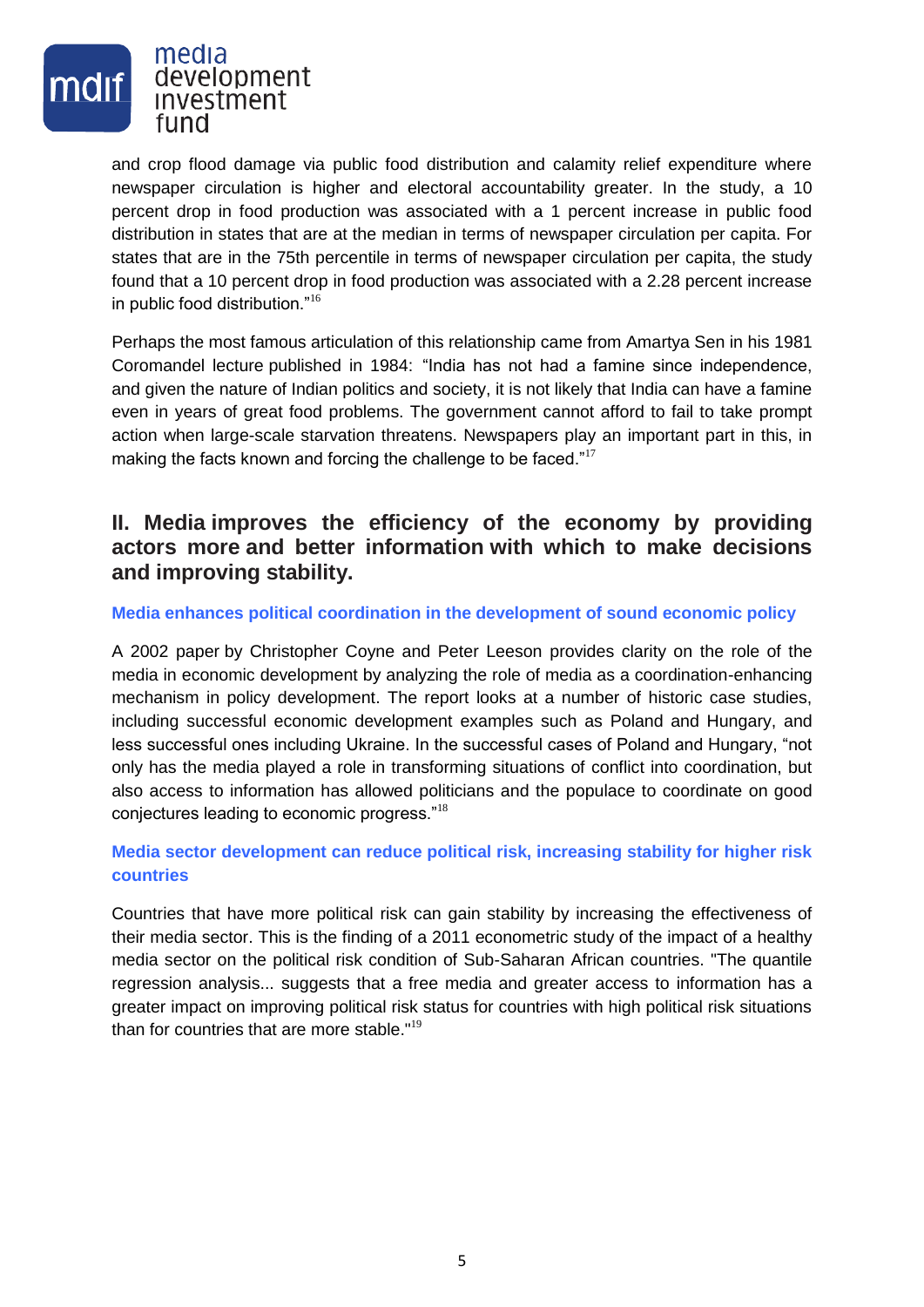

# **III. Media catalyzes positive changes in society by providing the information that influences public opinion.**

#### **Media leads to increases in awareness and changes in behavior across social issues**

Numerous studies over the last 40 years from around the world have provided evidence of the catalytic role played by the media in providing information that influences public opinion leading to social change. The impacts can be seen across social issues such as public health<sup>20</sup> (including maternal health<sup>21</sup> and child behavior<sup>22</sup>); gay, lesbian, and bisexual (GLB) identity<sup>23</sup>; and climate change.<sup>24</sup> Targeted, well-executed media campaigns reach audiences via a medium they pay attention to, leading to increased knowledge and changes in behavior.

#### **Information access linked to less environmental degradation**

Higher participation (levels of literacy, information access, and equality) reduces the level of environmental degradation that a country is willing to accept during its growth process. This is the main finding of a 2002 study by Salvatore Bimonte that tested cross-sector data from 35 European and CIS countries including Ukraine, Russia, Bulgaria, Hungary, Slovenia, Croatia, and Macedonia. The study found that information accessibility (i.e. number of newspapers per 1000 people) is a determinant of the level of environmental quality at which economic growth starts to be beneficial for the environment. The paper maintains that the only way to make development sustainable is to increase the level of participation. Therefore, to make development sustainable one needs to involve people in the growth process.<sup>25</sup>

## **Summary**

This review presents evidence to suggest that independent media play a critical role in improving governance and reducing corruption, increasing economic efficiency and stability, and creating positive social and environmental change. The media provide information to actors throughout society allowing them to participate in the decisions and debates that shape their lives. The media also play in important monitoring role in a democracy that enables citizens to hold their governments and elected officials accountable—leading to better policies and service implementation. For these reasons and others media development should be viewed as a desirable development outcome that underpins all others